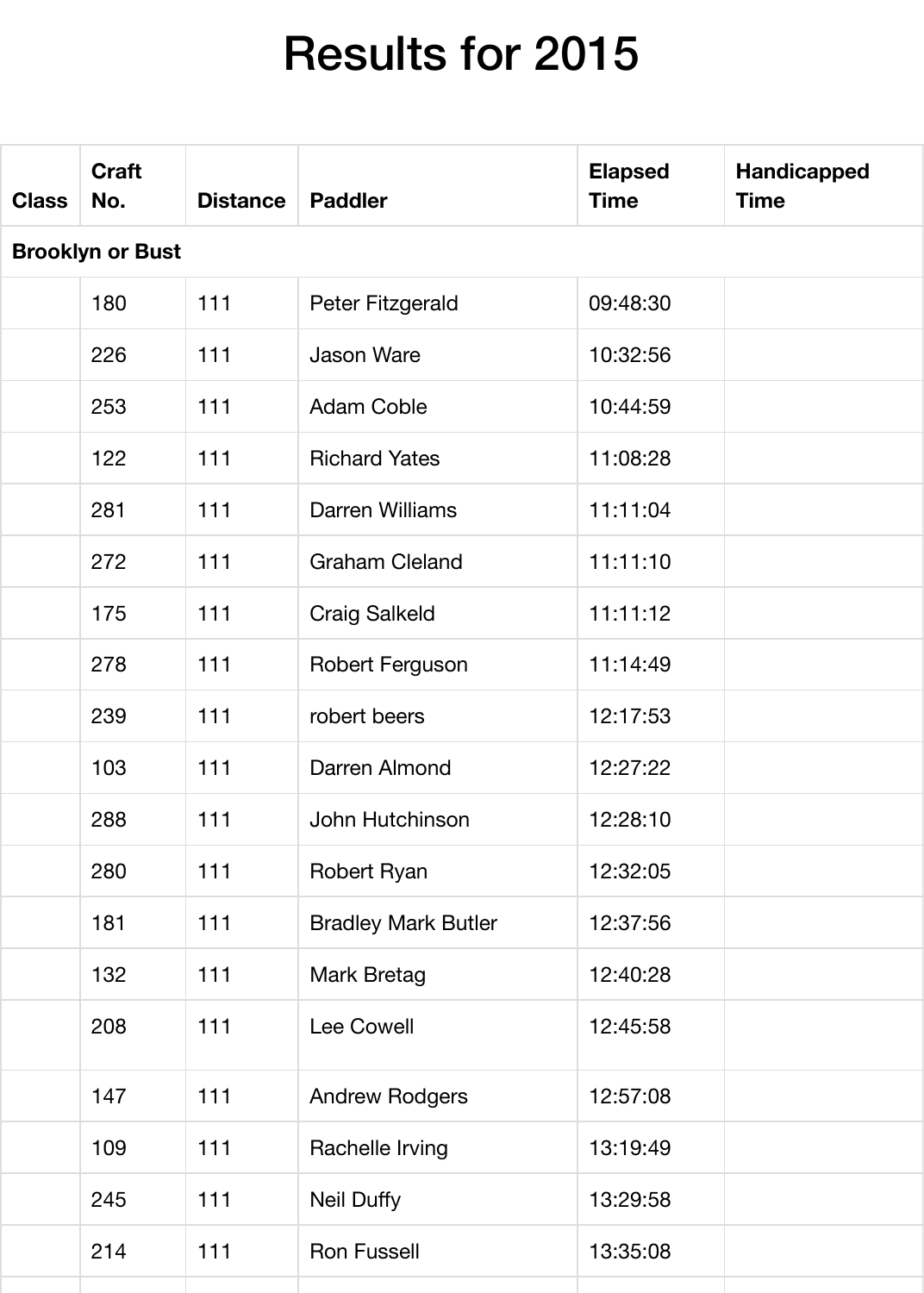| 223 | 111 | <b>NICK NEWTON</b>       | 13:35:36 |  |
|-----|-----|--------------------------|----------|--|
| 271 | 111 | Michael O Sullivan       | 13:35:38 |  |
| 255 | 111 | <b>Andrew Singh</b>      | 13:37:42 |  |
| 104 | 111 | <b>Eric Filmalter</b>    | 13:52:22 |  |
| 191 | 111 | <b>Robert Bruce</b>      | 14:04:28 |  |
| 285 | 111 | <b>Leonard Gentin</b>    | 14:06:17 |  |
| 291 | 111 | <b>David Peddley</b>     | 14:07:13 |  |
| 196 | 111 | Mark Glendenning         | 14:07:17 |  |
| 234 | 111 | <b>Tony Murphy</b>       | 14:07:23 |  |
| 186 | 111 | <b>Chris Thompson</b>    | 14:26:29 |  |
| 273 | 111 | <b>Ralph Stonell</b>     | 14:39:32 |  |
| 184 | 111 | <b>Graham West</b>       | 14:47:31 |  |
| 155 | 111 | Kenji Ogawa              | 14:59:43 |  |
| 100 | 111 | <b>Kent Heazlett</b>     | 15:12:36 |  |
| 427 | 111 | <b>Will Caldwell</b>     | 15:18:26 |  |
| 144 | 111 | <b>Michael Rothery</b>   | 15:23:18 |  |
| 252 | 111 | <b>Peter Prendergast</b> | 15:26:51 |  |
| 290 | 111 | <b>Marc Emans</b>        | 15:34:03 |  |
| 114 | 111 | <b>Hamish Patterson</b>  | 15:34:18 |  |
| 323 | 111 | <b>Col Strawbridge</b>   | 15:37:32 |  |
| 259 | 111 | Leo Butler               | 15:54:53 |  |
| 207 | 111 | Mike Finnegan            | 16:06:24 |  |
| 246 | 111 | John Lockie              | 16:09:12 |  |
| 160 | 111 | <b>Michael Mcculloch</b> | 16:13:59 |  |
|     |     |                          |          |  |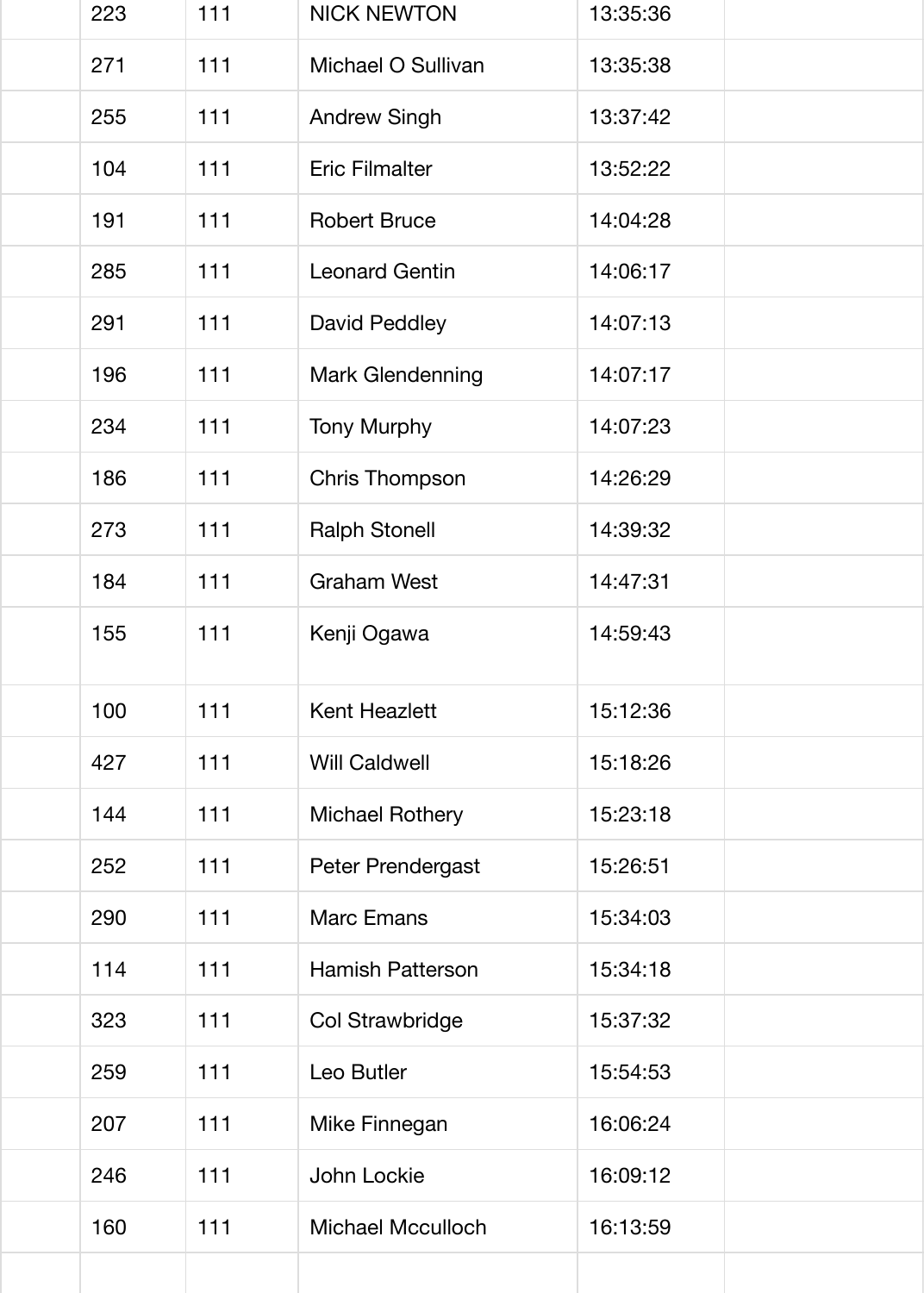| 170                       | 111   | <b>Richard Hudson</b>   | 16:15:19 |  |
|---------------------------|-------|-------------------------|----------|--|
| 120                       | 111   | <b>Nick Hall</b>        | 16:20:05 |  |
| 142                       | 111   | <b>Andrew Sobiesiak</b> | 16:30:53 |  |
| 231                       | 111   | <b>Chris Melville</b>   | 16:31:16 |  |
| 248                       | 111   | <b>Robert Rutter</b>    | 16:40:18 |  |
| 219                       | 111   | Dee Taylor              | 16:58:23 |  |
| 140                       | 111   | <b>Colin Melrose</b>    | 16:58:48 |  |
| 372                       | 111   | <b>Adrian Brereton</b>  | 17:13:52 |  |
| 121                       | 111   | <b>Steve Ralph</b>      | 17:39:38 |  |
| 243                       | 111   | Antoni Lewinski         | 18:14:55 |  |
| 221                       | 111   | <b>Michael Dearing</b>  | 19:01:16 |  |
| 292                       | 106.2 | Paul Hartlipp           | 15:29:00 |  |
| 134                       | 65    | <b>Michael Mills</b>    | 09:19:00 |  |
| 257                       | 65    | <b>Paul Pritchard</b>   | 10:23:00 |  |
| 365                       | 65    | <b>Josh Merritt</b>     | 10:35:00 |  |
| 276                       | 47.4  | <b>Chris Quirk</b>      | 04:58:00 |  |
| 269                       | 31.2  | <b>Craig Ellis</b>      | 03:18:00 |  |
| 135                       | 31.2  | <b>Darren Forbes</b>    | 03:38:00 |  |
| <b>Brooklyn or Bust 2</b> |       |                         |          |  |
|                           |       |                         |          |  |

| 242 | 111 | Steve Brajkovich<br><b>Rick Plain</b>      | 11:11:48 |  |
|-----|-----|--------------------------------------------|----------|--|
| 303 | 111 | <b>Lindsay Hart</b><br>Mark O'Hara         | 11:23:28 |  |
| 233 | 111 | <b>Allan Keith</b><br><b>Geoff Forward</b> | 11:23:45 |  |
| 282 | 111 | <b>Mark Goddard</b><br><b>Cory Goddard</b> | 12:04:15 |  |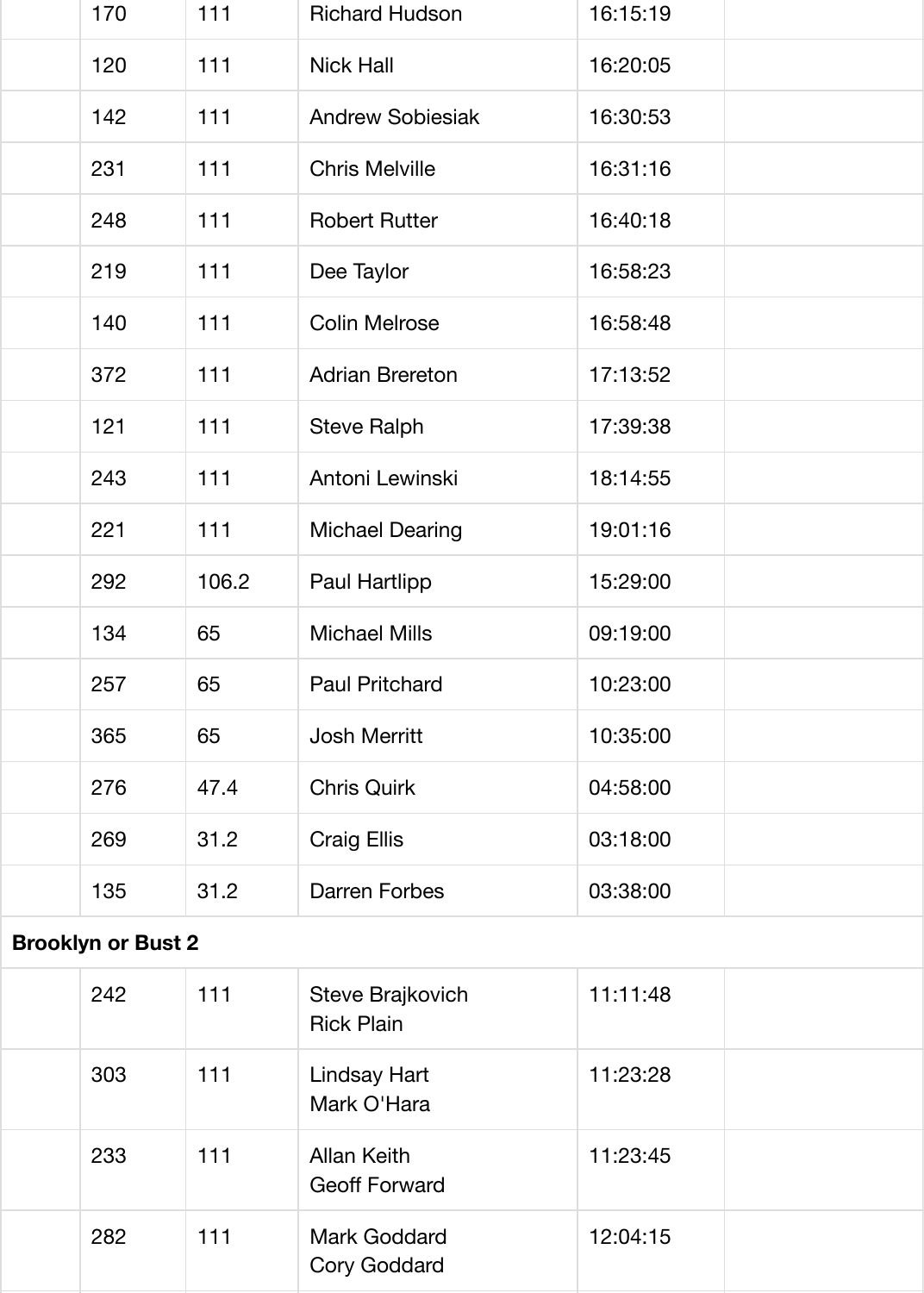| 125 | 111 | <b>Tim Charlton</b><br>Peter Kemp                  | 12:32:59 |  |
|-----|-----|----------------------------------------------------|----------|--|
| 129 | 111 | <b>Richard Bishop</b><br>Sam Crisafulli            | 12:58:42 |  |
| 150 | 111 | <b>Shaun Aarons</b><br><b>Gary Katzeff</b>         | 13:01:06 |  |
| 434 | 111 | Mikaela Ball<br><b>Alexander Ball</b>              | 13:09:44 |  |
| 392 | 111 | <b>Timothy Stern</b><br><b>Laurie Smith</b>        | 13:10:32 |  |
| 414 | 111 | Sophie Uren<br><b>Anthony Uren</b>                 | 13:13:02 |  |
| 419 | 111 | <b>John Farrar</b><br><b>Emily Farrar</b>          | 13:13:02 |  |
| 194 | 111 | John Chapman<br><b>Paul Atkins</b>                 | 13:24:29 |  |
| 237 | 111 | <b>Brett Hodge</b><br><b>Karl Schutte</b>          | 13:29:48 |  |
| 366 | 111 | <b>Hollie Woodford</b><br><b>Wayne Dillon</b>      | 13:36:52 |  |
| 111 | 111 | <b>Linden Barnes</b><br><b>Richard Barnes</b>      | 13:46:41 |  |
| 409 | 111 | Rohan Kingham<br>Joseph Kingham                    | 13:53:19 |  |
| 432 | 111 | <b>William Perrottet</b><br><b>Henry Perrottet</b> | 13:56:37 |  |
| 133 | 111 | Duncan Handley<br>Dom Willson                      | 14:02:22 |  |
| 428 | 111 | <b>Tim Hughes</b><br><b>Saxon Hughes</b>           | 14:36:31 |  |
| 416 | 111 | <b>Alys Marshall</b>                               | 14:56:58 |  |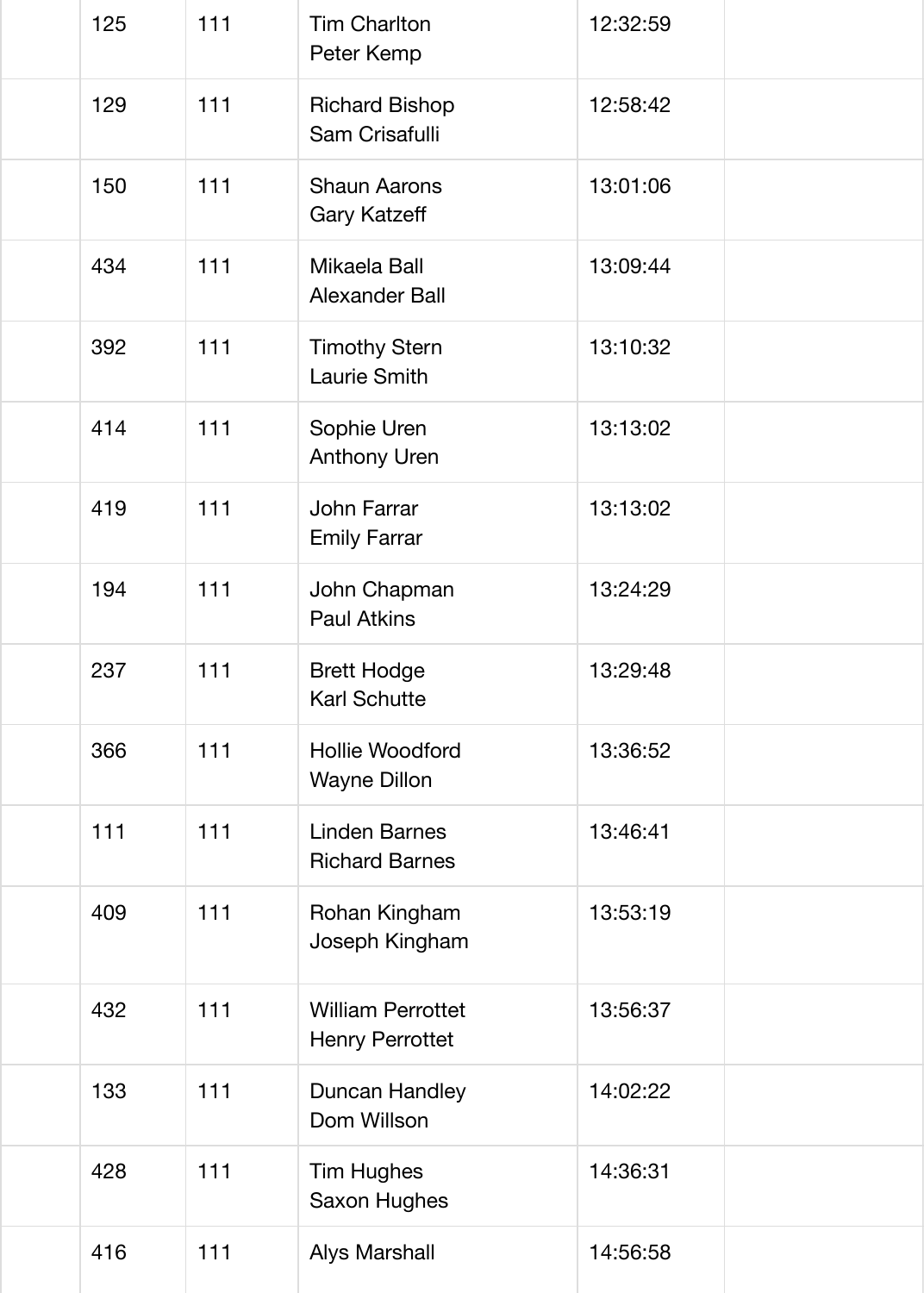|     |     | <b>Richard Marshall</b>                              |          |  |
|-----|-----|------------------------------------------------------|----------|--|
| 156 | 111 | <b>Brett Seymour</b><br><b>Brent Baskin</b>          | 14:57:00 |  |
| 218 | 111 | <b>Norman Weiss</b><br><b>Rodney Goldberg</b>        | 15:01:08 |  |
| 179 | 111 | <b>Roy Baskin</b><br>David Bachmayer                 | 15:05:27 |  |
| 408 | 111 | <b>Rowan Rodgers</b><br><b>George Rodgers</b>        | 15:08:50 |  |
| 429 | 111 | John Hamparsum<br>Sarah Hamparsum                    | 15:08:52 |  |
| 433 | 111 | <b>Jack Kaynes</b><br><b>Greg Kaynes</b>             | 15:18:17 |  |
| 364 | 111 | <b>Elliot Cichero</b><br>Lachlan Ocallaghan          | 15:26:23 |  |
| 361 | 111 | <b>Todd Briggs</b><br><b>Andrew Barber</b>           | 15:26:59 |  |
| 227 | 111 | John Fitzgerald<br><b>Michael McKelvie</b>           | 15:28:58 |  |
| 413 | 111 | <b>Alexander Chambers</b><br><b>Michael Chambers</b> | 15:40:45 |  |
| 430 | 111 | <b>Samuel Thatcher</b><br><b>Trevor Thatcher</b>     | 16:08:21 |  |
| 362 | 111 | <b>Chris Preddy</b><br><b>Celia Brown</b>            | 16:49:16 |  |
| 369 | 111 | <b>Pierce Arthurson</b><br><b>Matthew Lane</b>       | 16:58:28 |  |
| 162 | 111 | <b>Danielle Coombs</b><br>marco antoniazzo           | 17:04:47 |  |
| 418 | 111 | <b>April Larsen</b><br>Jonathon Larsen               | 17:05:05 |  |
|     |     |                                                      |          |  |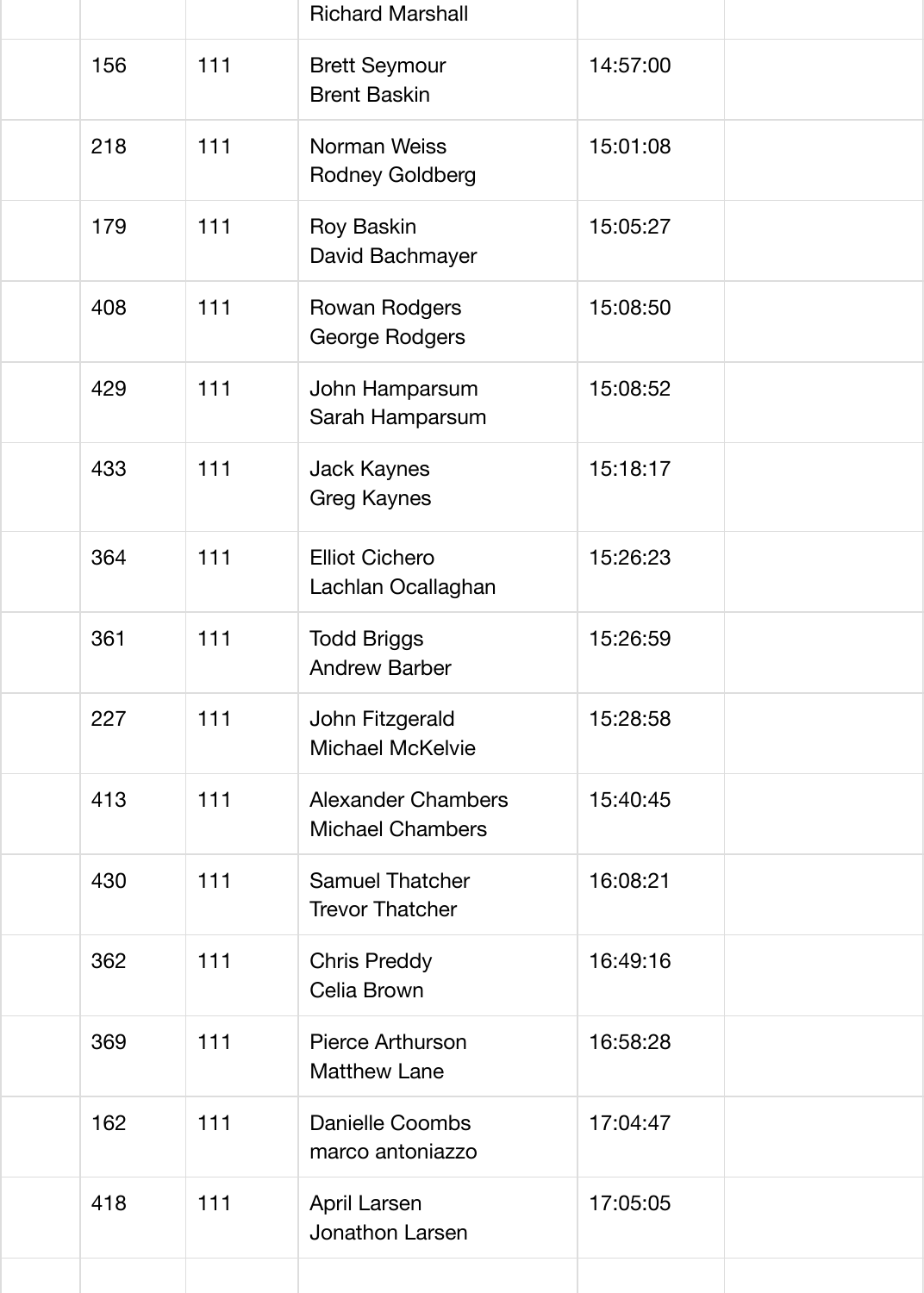| 426 | 111  | <b>Jack Boydell</b><br><b>Justin Boydell</b>      | 17:22:43 |
|-----|------|---------------------------------------------------|----------|
| 116 | 111  | David Flanagan<br><b>Vince Grech</b>              | 17:46:28 |
| 417 | 111  | <b>Madeline Lane</b><br><b>Catherine Lane</b>     | 17:48:00 |
| 400 | 111  | Lewis Baber<br><b>Nyah Fussell</b>                | 18:00:24 |
| 373 | 111  | Hayden Westcott<br><b>Caitlin Davis</b>           | 18:02:33 |
| 363 | 111  | Jean Littlewood<br>Jessica Barker                 | 18:09:28 |
| 374 | 111  | <b>Alexander Rivas</b><br><b>Conrad Rees</b>      | 18:10:06 |
| 368 | 111  | <b>Jessica Fearnley</b><br>Stephanie Balla        | 18:18:53 |
| 370 | 111  | <b>Isaac Elliott</b><br><b>Meg Rice</b>           | 18:18:53 |
| 270 | 65   | <b>Tim Dodd</b><br>lan Wilson                     | 06:55:00 |
| 360 | 65   | Aysha Franklin<br>Julianne Hennig                 | 10:05:00 |
| 375 | 31.2 | <b>Shelby Green</b><br><b>Mitchell Gilbertson</b> | 06:25:00 |
| 367 | 24.2 | Douglas Robertson<br><b>Alec Wright</b>           | 03:37:00 |

**Mens Veteran 40+ - C2**

|  | 229 | 111 | John Harmer<br><b>Steve Harmer</b> | 11:33:13 | 11.19.21 |
|--|-----|-----|------------------------------------|----------|----------|
|--|-----|-----|------------------------------------|----------|----------|

**Mens Veteran 50+ - K1**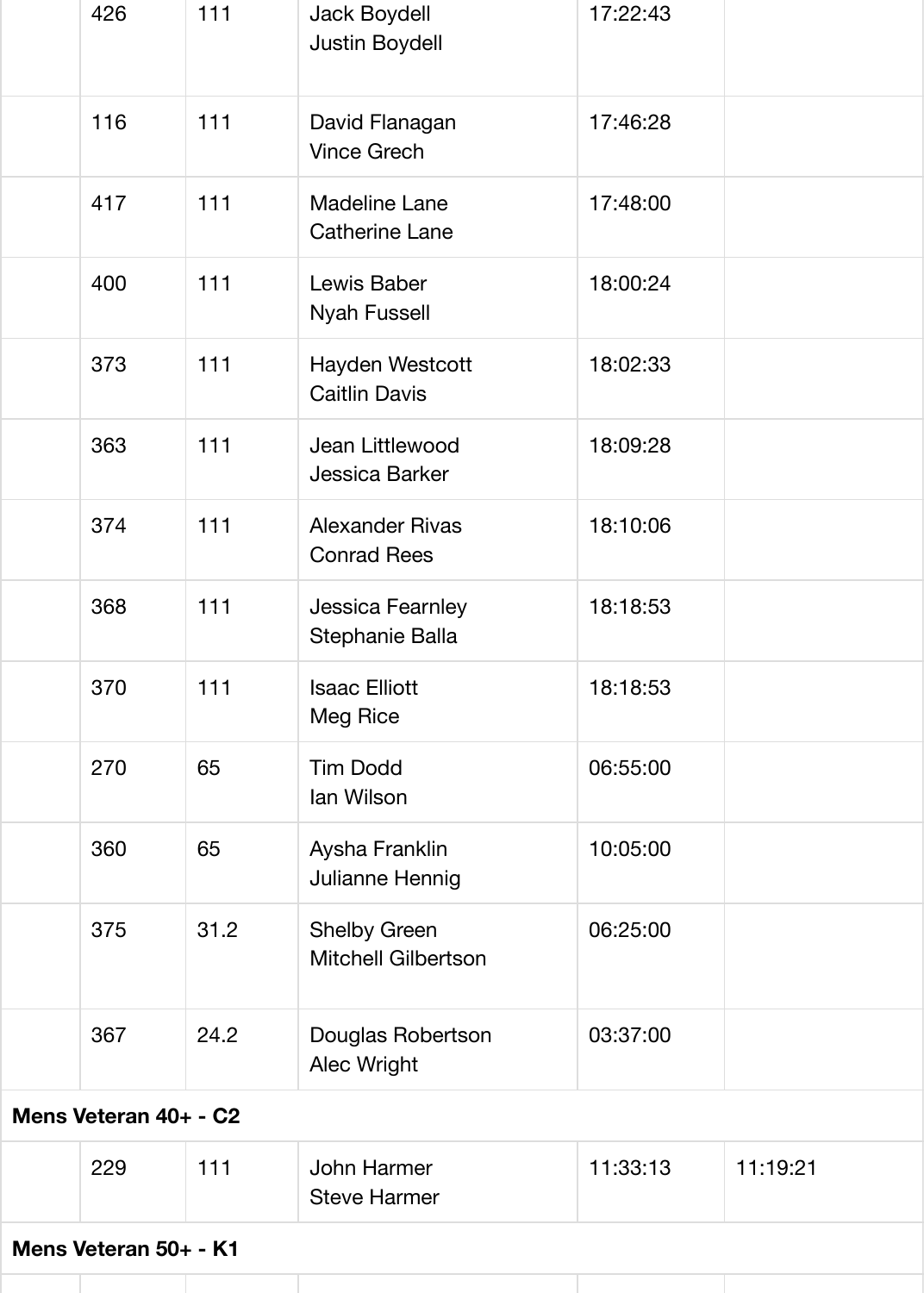|                       | 139                     | 111 | paul lange                                     | 10:53:58 | 11:26:39 |  |  |
|-----------------------|-------------------------|-----|------------------------------------------------|----------|----------|--|--|
| Mens Veteran 40+ - K2 |                         |     |                                                |          |          |  |  |
|                       | 213                     | 111 | Brian O'Sullivan<br>Brendan O'Sullivan         | 10:55:44 | 11:54:44 |  |  |
|                       | Mens Veteran 50+ - K2   |     |                                                |          |          |  |  |
|                       | 265                     | 111 | <b>Bernie Craggs</b><br><b>Warwick Nichols</b> | 10:01:58 | 10:38:05 |  |  |
|                       | 201                     | 65  | <b>Michael Kerr</b><br><b>Jim Buckland</b>     | 07:28:00 |          |  |  |
|                       | <b>Mixed Open - K2</b>  |     |                                                |          |          |  |  |
|                       | 128                     | 111 | Jonathan Papalia<br>Suzie Rhydderch            | 11:30:25 | 12:04:56 |  |  |
|                       | <b>Mens Open - LREC</b> |     |                                                |          |          |  |  |
|                       | 232                     | 111 | <b>Tom Holloway</b>                            | 10:28:37 | 10:41:11 |  |  |
|                       | Mens Veteran 40+ - LREC |     |                                                |          |          |  |  |
|                       | 342                     | 111 | <b>Mick Carroll</b>                            | 09:36:07 | 09:30:21 |  |  |
|                       | 165                     | 111 | <b>John Harrison</b>                           | 11:08:10 | 11:01:29 |  |  |
|                       | 153                     | 111 | <b>Nathan New</b>                              | 13:02:47 | 12:54:57 |  |  |
|                       | Mens Veteran 50+ - LREC |     |                                                |          |          |  |  |
|                       | 293                     | 111 | <b>David Little</b>                            | 11:30:58 | 11:03:19 |  |  |
|                       | 230                     | 111 | <b>Peter Millard</b>                           | 11:38:03 | 11:10:07 |  |  |
|                       | 328                     | 111 | Fook Chee Tam                                  | 11:42:38 | 11:14:31 |  |  |
|                       | 152                     | 111 | lan Vaile                                      | 12:37:33 | 12:07:14 |  |  |
|                       | 225                     | 111 | <b>Neil Cooper</b>                             | 12:58:27 | 12:27:18 |  |  |
|                       | 124                     | 111 | <b>Peter Matthews</b>                          | 13:26:49 | 12:54:32 |  |  |
|                       | 199                     | 65  | <b>Chris Foote</b>                             | 07:40:00 |          |  |  |
|                       |                         |     |                                                |          |          |  |  |

**Mens Veteran 60+ - LREC**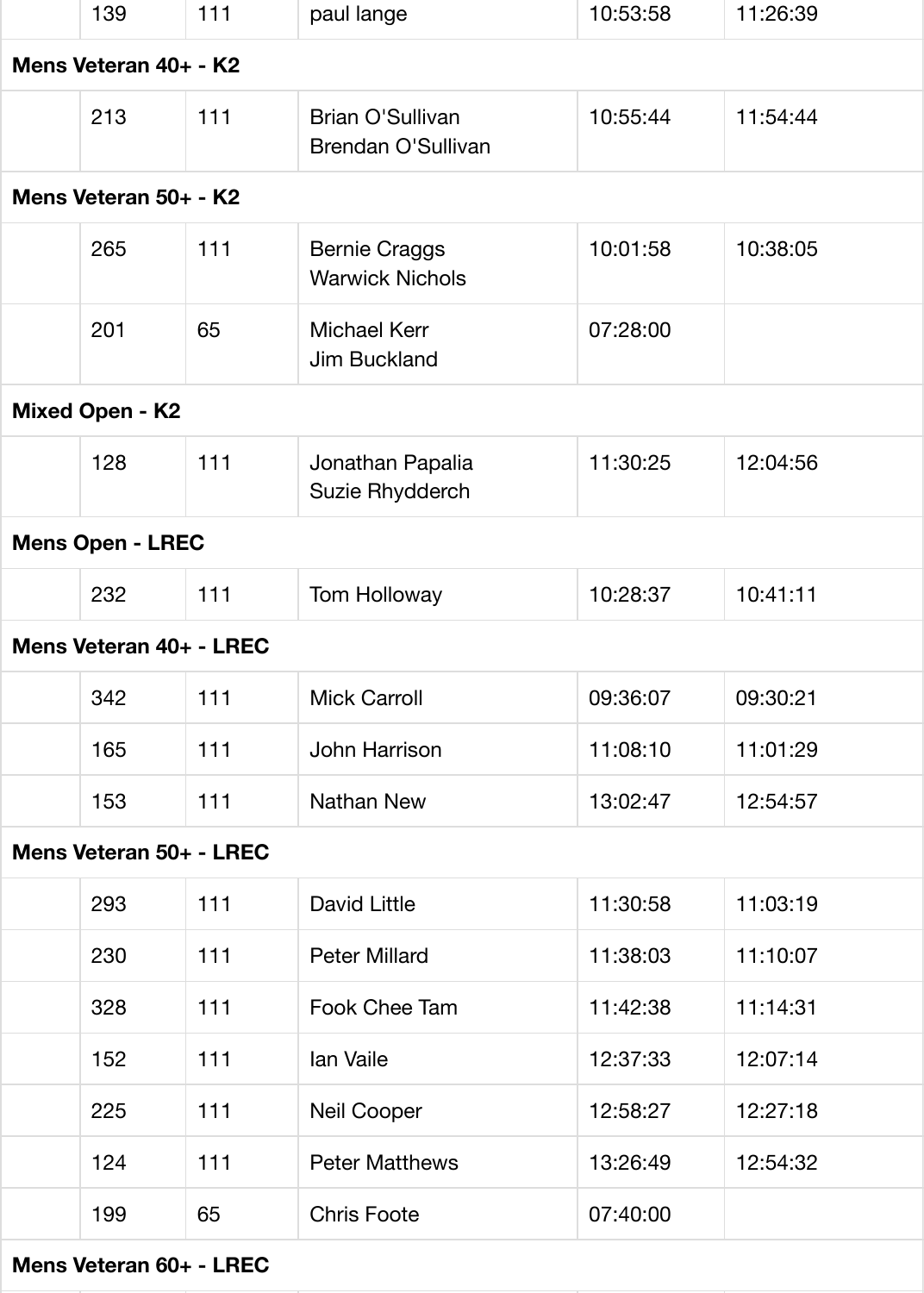| 206                        | 111  | <b>Albert Cobb</b>                         | 11:05:08 | 10:25:13 |
|----------------------------|------|--------------------------------------------|----------|----------|
| 127                        | 111  | glenn Keane                                | 13:23:29 | 12:35:16 |
| 244                        | 98.5 | Dennis Chapman                             | 14:46:00 |          |
| 202                        | 65   | <b>Jack Ward</b>                           | 07:08:00 |          |
| 189                        | 65   | <b>Mark Mustchin</b>                       | 08:58:00 |          |
| <b>Ladies Open - LREC</b>  |      |                                            |          |          |
| 164                        | 111  | <b>Ruby Gamble</b>                         | 10:48:01 | 09:30:15 |
| Ladies Veteran 40+ - LREC  |      |                                            |          |          |
| 174                        | 111  | <b>Kate Dawson</b>                         | 11:06:20 | 09:26:23 |
| 287                        | 111  | <b>Helen Neill</b>                         | 14:31:49 | 12:21:02 |
| Ladies Veteran 60+ - LREC  |      |                                            |          |          |
| 123                        | 111  | <b>Claire Shanahan</b>                     | 16:42:38 | 13:22:06 |
| <b>Mens Junior - LREC2</b> |      |                                            |          |          |
| 407                        | 111  | Jim Orr<br><b>Oscar Alcorn</b>             | 12:56:42 | 12:41:09 |
| 412                        | 111  | Sam Cannington<br>hugh worsley             | 13:06:39 | 12:50:55 |
| 415                        | 111  | <b>Lukas Cook</b><br>Henry Coldham         | 15:13:38 | 14:55:21 |
| 431                        | 111  | <b>Jock Campbell</b><br><b>Hugh Morton</b> | 17:21:06 | 17:00:16 |
| 411                        | 111  | Tom Wright<br><b>Thomas Goodfellow</b>     | 17:50:02 | 17:28:37 |
| <b>Mens Open - LREC2</b>   |      |                                            |          |          |
| $\overline{100}$           |      |                                            | 00. IO.  | 00.00.0E |

| 106 | 111 | <b>Greg Slade</b><br><b>Jason Slade</b> | 08:46:43 | 09:23:35 |
|-----|-----|-----------------------------------------|----------|----------|
| 268 | 111 | Luke Heasman<br>Kyle Wilson             | 10:37:59 | 11:22:38 |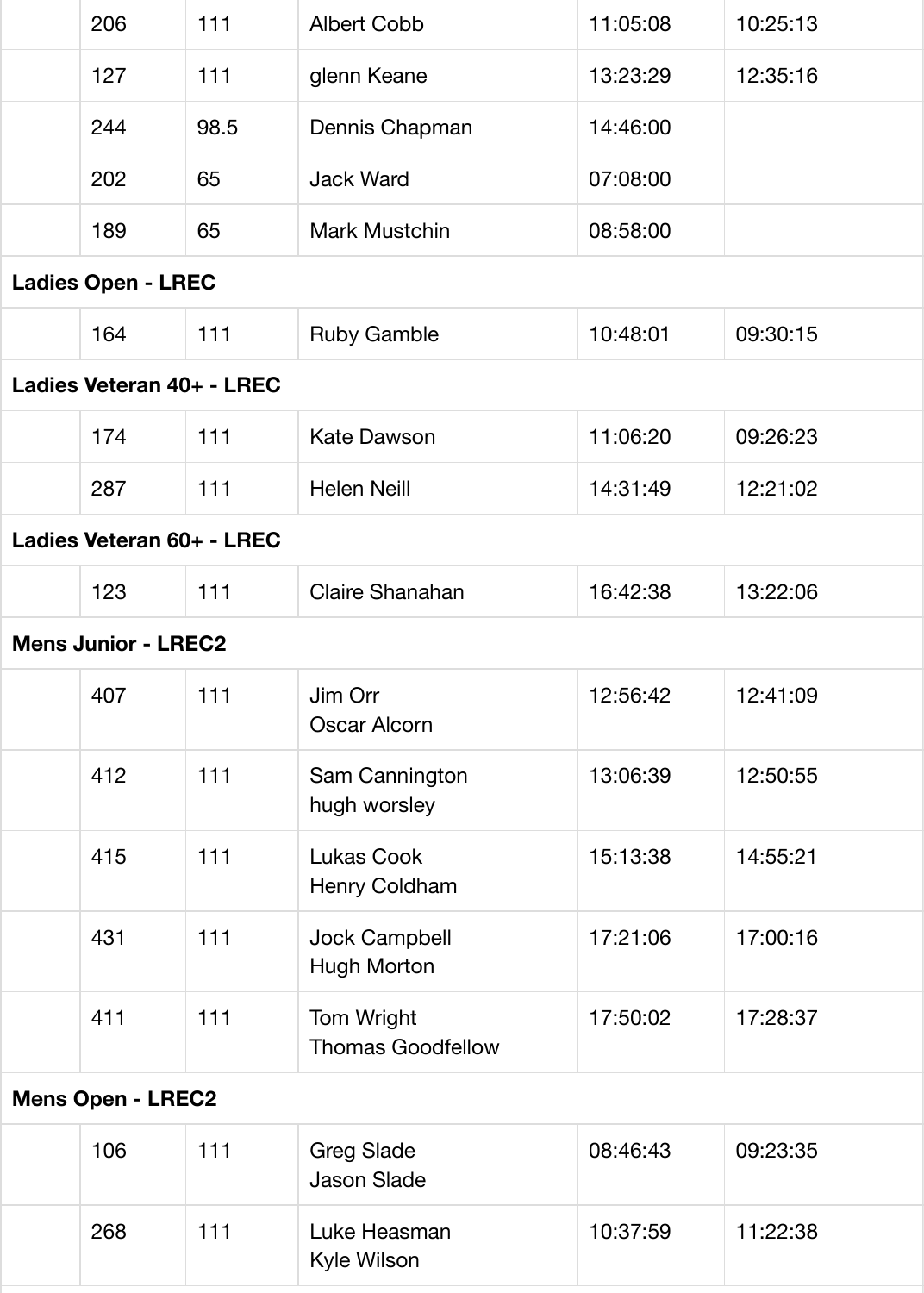|                           | 182 | 111 | <b>Steve Dawson</b><br><b>Ross Bingle</b>       | 08:46:45 | 09:02:33 |  |
|---------------------------|-----|-----|-------------------------------------------------|----------|----------|--|
|                           | 172 | 111 | <b>Greg Thompson</b><br>Paul Grundy             | 09:50:47 | 10:08:30 |  |
|                           | 118 | 111 | <b>Andrew Perry</b><br><b>Peter Davis</b>       | 11:41:27 | 12:02:29 |  |
|                           | 210 | 111 | <b>Martin Vanderpoel</b><br><b>Glen Boulton</b> | 13:04:47 | 13:28:19 |  |
|                           | 176 | 111 | <b>Peter Williamson</b><br><b>Stephen Craft</b> | 15:49:18 | 16:17:46 |  |
|                           | 275 | 111 | <b>Andrew Rice</b><br>Doug Reckord              | 16:03:41 | 16:32:35 |  |
| Mans Vateran 50+ - I RFC2 |     |     |                                                 |          |          |  |

#### **Mens Veteran 50+ - LREC2**

| 200 | 111 | <b>Stephen Monger</b><br><b>Greg Smith</b> | 08:44:00 | 08:44:00 |
|-----|-----|--------------------------------------------|----------|----------|
| 187 | 111 | Paul van Koesveld<br><b>Matthew Swann</b>  | 10:29:48 | 10:29:48 |
| 228 | 111 | <b>Ross Dennis</b><br><b>Philip Arnold</b> | 11:34:17 | 11:34:17 |

#### **Mens Veteran 60+ - LREC2**

| 238 | 111  | <b>Geoff Holloway</b><br>tom jones                | 09:53:32 | 09:41:39 |
|-----|------|---------------------------------------------------|----------|----------|
| 188 | 98.5 | <b>Robert Dubbelaar</b><br><b>Robert Richmond</b> | 12:20:00 |          |

#### **Ladies Junior - LREC2**

| 423 | 111 | Lucy McDonald<br><b>Anna Finney</b> | 17:58:02 | 14:43:59 |
|-----|-----|-------------------------------------|----------|----------|
| 424 | 111 | Kiera Shaw<br><b>Alex Hiscox</b>    | 18:02:23 | 14:47:33 |

#### **Ladies Veteran 40+ - LREC2**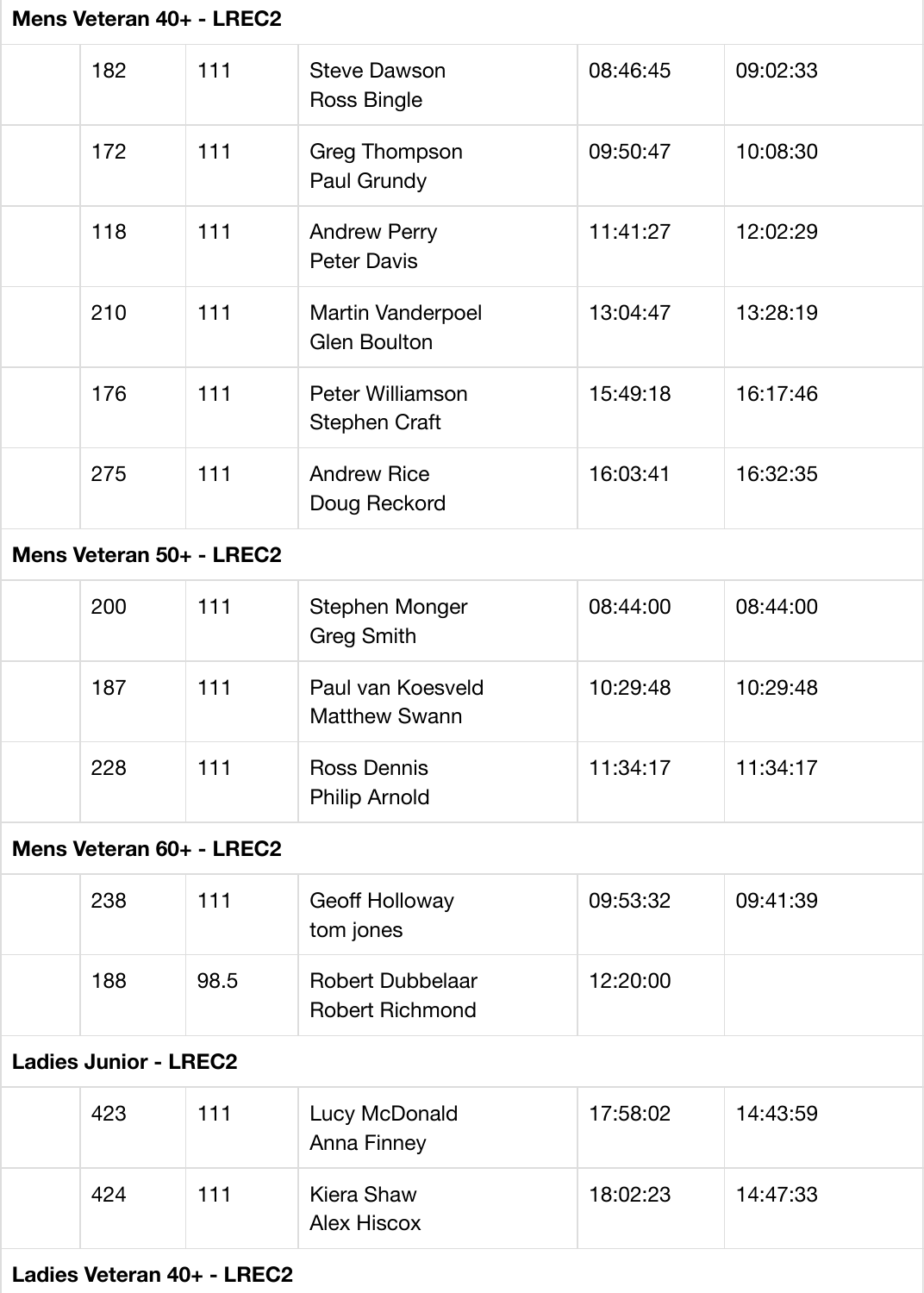|                           | 212                         | 111 | <b>Anne Moore</b><br>sue smith                | 10:29:24 | 09:13:52 |  |
|---------------------------|-----------------------------|-----|-----------------------------------------------|----------|----------|--|
|                           | 205                         | 111 | <b>Mardi Barnes</b><br><b>Marg Cook</b>       | 11:29:39 | 10:06:53 |  |
|                           | <b>Mixed Junior - LREC2</b> |     |                                               |          |          |  |
|                           | 410                         | 111 | Dakotah Love<br><b>Dominic Pilon</b>          | 17:50:02 | 16:03:01 |  |
|                           | <b>Mixed Open - LREC2</b>   |     |                                               |          |          |  |
|                           | 161                         | 111 | <b>Cameron Roxburgh</b><br>Margie Chard       | 14:59:18 | 14:50:18 |  |
|                           | Mixed Veteran 50+ - LREC2   |     |                                               |          |          |  |
|                           | 198                         | 111 | <b>Warren Huxley</b><br><b>Merridy Huxley</b> | 10:33:49 | 09:43:06 |  |
| Mixed Veteran 60+ - LREC2 |                             |     |                                               |          |          |  |
|                           | 193                         | 111 | <b>Helen Tongway</b><br>David Tongway         | 14:21:43 | 12:46:55 |  |
|                           | <b>Mens Open - MREC</b>     |     |                                               |          |          |  |
|                           | 264                         | 111 | Rodrigo Matamala                              | 11:35:42 | 11:35:42 |  |
|                           | Mens Veteran 40+ - MREC     |     |                                               |          |          |  |
|                           | 215                         | 111 | Mark Hempel                                   | 10:21:03 | 10:02:25 |  |
|                           | 178                         | 111 | <b>Barton Bennison</b>                        | 10:33:57 | 10:14:55 |  |
|                           | 154                         | 111 | David Webb                                    | 11:56:39 | 11:35:09 |  |
|                           | 220                         | 111 | <b>Gerard Effeney</b>                         | 13:48:27 | 13:23:35 |  |
|                           | 247                         | 111 | <b>Toby Johnston</b>                          | 17:56:00 | 17:23:43 |  |
|                           | Mens Veteran 50+ - MREC     |     |                                               |          |          |  |
|                           | 145                         | 111 | <b>Peter White</b>                            | 10:14:44 | 09:37:50 |  |
|                           | 266                         | 111 | Jeffrey Tonazzi                               | 12:11:21 | 11:27:28 |  |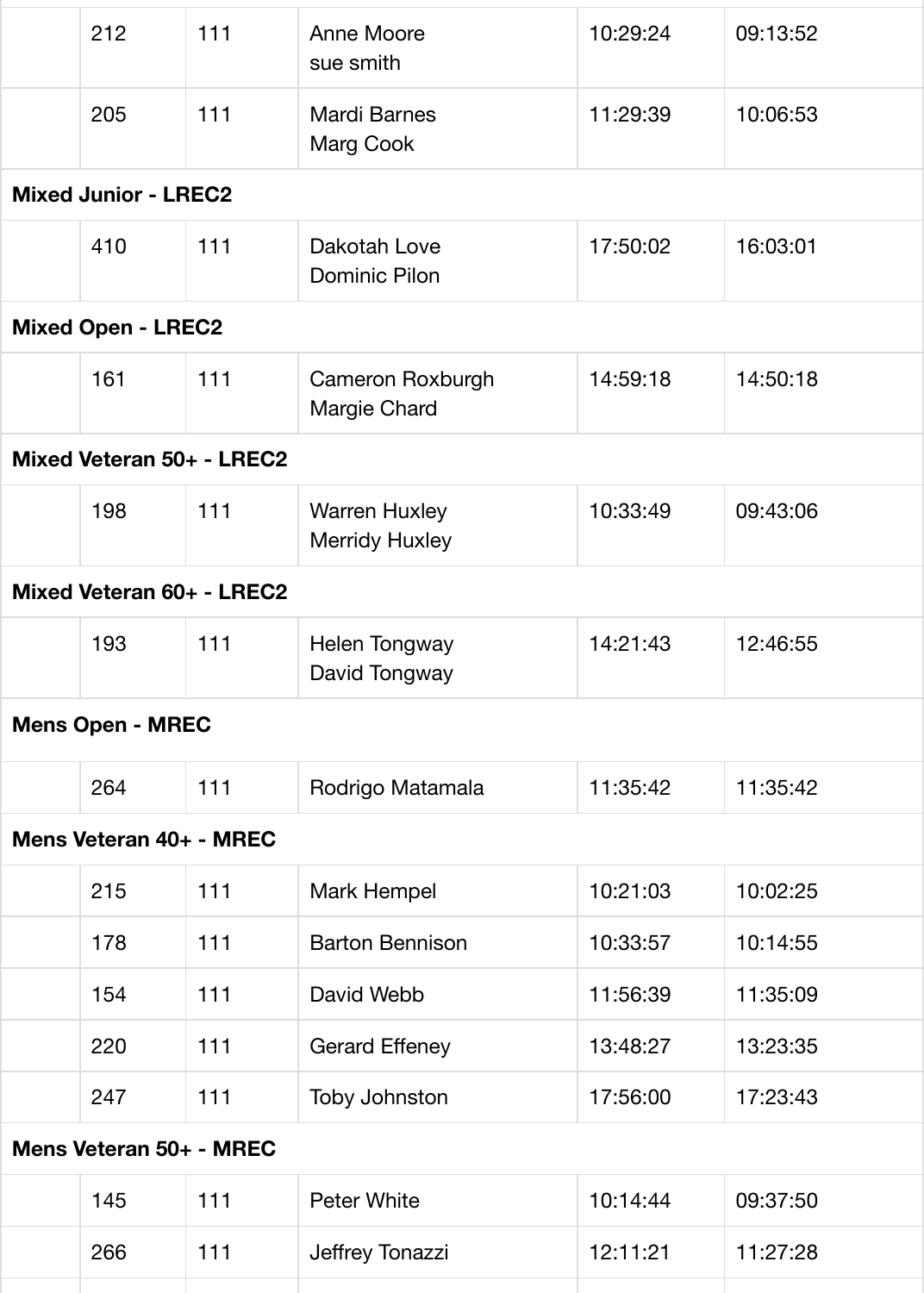| 112                       | 111  | David Merritt          | 12:38:49 | 11:53:17 |
|---------------------------|------|------------------------|----------|----------|
| 197                       | 111  | George Johnston        | 16:07:08 | 15:09:06 |
| 258                       | 65   | <b>Wade Rowston</b>    | 08:07:00 |          |
| 240                       | 31.2 | <b>Oscar Cahill</b>    | 04:49:00 |          |
| Mens Veteran 60+ - MREC   |      |                        |          |          |
| 209                       | 111  | <b>Geoff Dawes</b>     | 11:08:35 | 10:15:05 |
| Ladies Veteran 50+ - MREC |      |                        |          |          |
| 113                       | 111  | Elizabeth van Reece    | 11:56:34 | 09:33:15 |
| <b>Mens Open - ORS1</b>   |      |                        |          |          |
| 250                       | 111  | <b>Ben Thompson</b>    | 10:09:52 | 11:10:51 |
| 105                       | 111  | <b>Samuel McLean</b>   | 11:52:02 | 13:03:14 |
| 158                       | 65   | <b>Matt Totterdell</b> | 08:38:00 |          |
| 159                       | 65   | David Holmes           | 08:38:00 |          |
| 283                       | 31.2 | <b>Mitchell Coffey</b> | 04:19:00 |          |
| Mens Veteran 40+ - ORS1   |      |                        |          |          |
| 279                       | 111  | <b>Glen Orchard</b>    | 08:51:35 | 09:23:28 |
| 166                       | 111  | <b>Stephen Morrow</b>  | 09:47:57 | 10:23:13 |
| 137                       | 111  | David Lowe             | 10:09:49 | 10:46:24 |
| 267                       | 111  | <b>Mark Sundin</b>     | 10:43:57 | 11:22:35 |
| 141                       | 111  | Peter Moran            | 11:21:50 | 12:02:44 |
| 138                       | 111  | <b>Armand le Roux</b>  | 11:51:57 | 12:34:40 |
| 260                       | 111  | <b>Owen Dunne</b>      | 12:50:14 | 13:36:26 |
| 216                       | 111  | <b>Glynn Brown</b>     | 13:38:23 | 14:27:29 |
| 262                       | 111  | <b>Phillip Walker</b>  | 13:38:23 | 14:27:29 |
| 151                       | 111  | David Beyer            | 14:03:38 | 14:54:15 |
|                           |      |                        |          |          |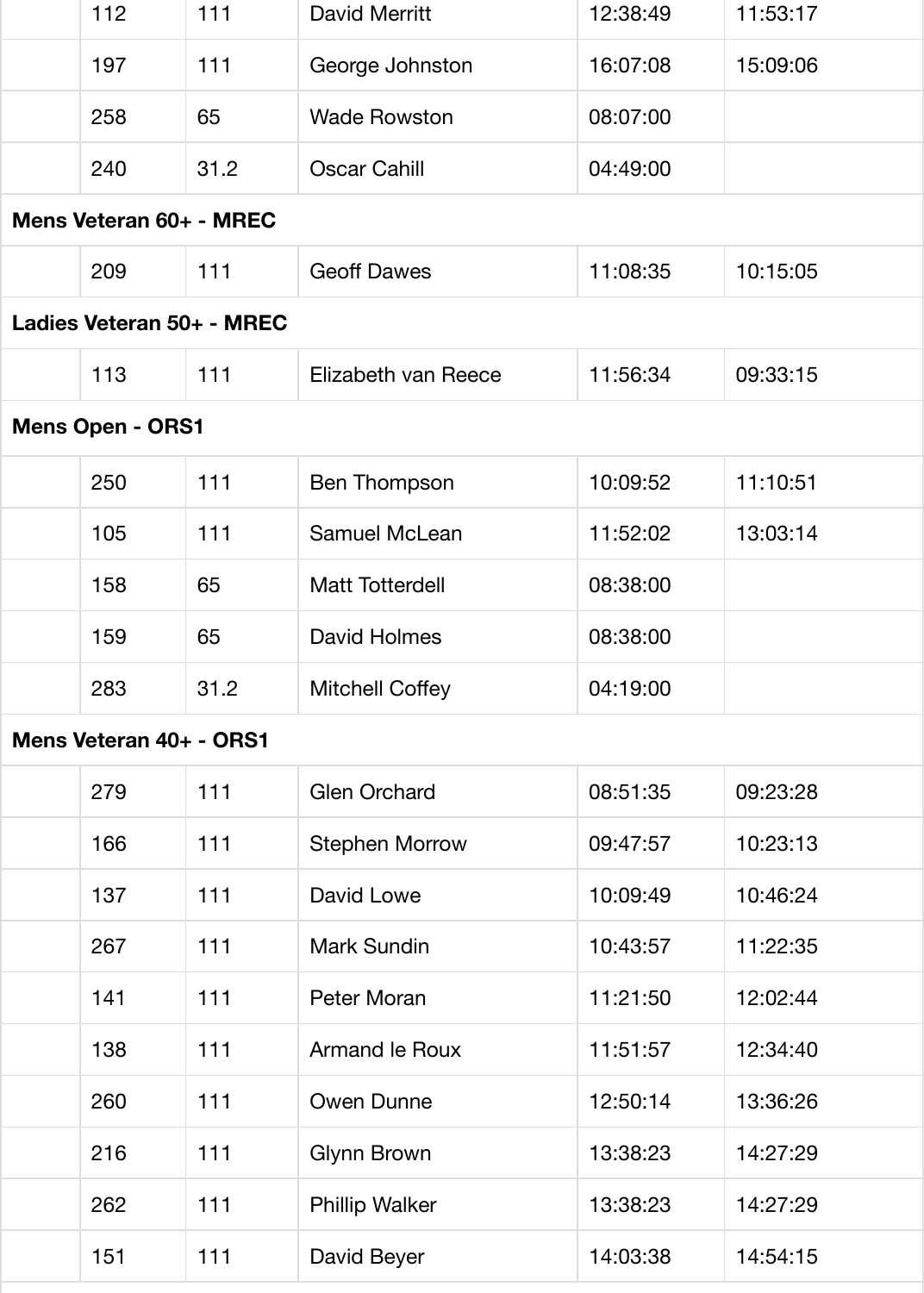| Mens Veteran 50+ - ORS1 |                           |                                  |                                                                                                                            |          |          |  |  |
|-------------------------|---------------------------|----------------------------------|----------------------------------------------------------------------------------------------------------------------------|----------|----------|--|--|
|                         | 217                       | 111                              | David Young                                                                                                                | 09:25:03 | 09:42:00 |  |  |
|                         | 177                       | 111                              | <b>Robert Chant</b>                                                                                                        | 10:03:53 | 10:21:59 |  |  |
|                         | 107                       | 31.2                             | <b>Geoff Collett</b>                                                                                                       | 04:05:00 |          |  |  |
|                         | Mens Veteran 60+ - ORS1   |                                  |                                                                                                                            |          |          |  |  |
|                         | 192                       | 111                              | Graeme Ison                                                                                                                | 11:53:51 | 12:00:59 |  |  |
|                         | 284                       | 111                              | <b>Tony Compton</b>                                                                                                        | 15:49:38 | 15:59:07 |  |  |
|                         | 146                       | 65                               | Wenceslaus (Wennie) van<br>Lint                                                                                            | 08:09:00 |          |  |  |
|                         | Ladies Veteran 50+ - ORS1 |                                  |                                                                                                                            |          |          |  |  |
|                         | 102                       | 111                              | <b>Rozanne Green</b>                                                                                                       | 12:47:59 | 11:15:49 |  |  |
|                         | 274                       | 111                              | <b>Christine Gissing</b>                                                                                                   | 17:09:42 | 15:06:08 |  |  |
|                         |                           | Ladies Veteran 40+ - Outrigger 1 |                                                                                                                            |          |          |  |  |
|                         | 190                       | 111                              | <b>Tammy Ven Dange</b>                                                                                                     | 16:14:46 | 13:29:03 |  |  |
|                         | 195                       | 111                              | Carolyn Atkinson                                                                                                           | 16:37:53 | 13:48:14 |  |  |
|                         | Mens Open - Outrigger 6   |                                  |                                                                                                                            |          |          |  |  |
|                         | 169                       | 111                              | <b>Ben Routley</b><br><b>Dion Durward</b><br><b>Jack Pierson</b><br>Alan Pierson<br>Cliff Johnston<br><b>Roger Wallace</b> | 09:56:08 | 11:13:37 |  |  |
|                         | 168                       | 111                              | Mat Anderson<br>George Abuzo<br>Petr Valouch<br><b>Alison Court</b><br><b>Samantha Carroll</b><br><b>Warren Hargreaves</b> | 12:20:33 | 13:56:49 |  |  |
|                         | 263                       | 111                              | philip lee<br>Raymond Tai                                                                                                  | 14:18:43 | 16:10:20 |  |  |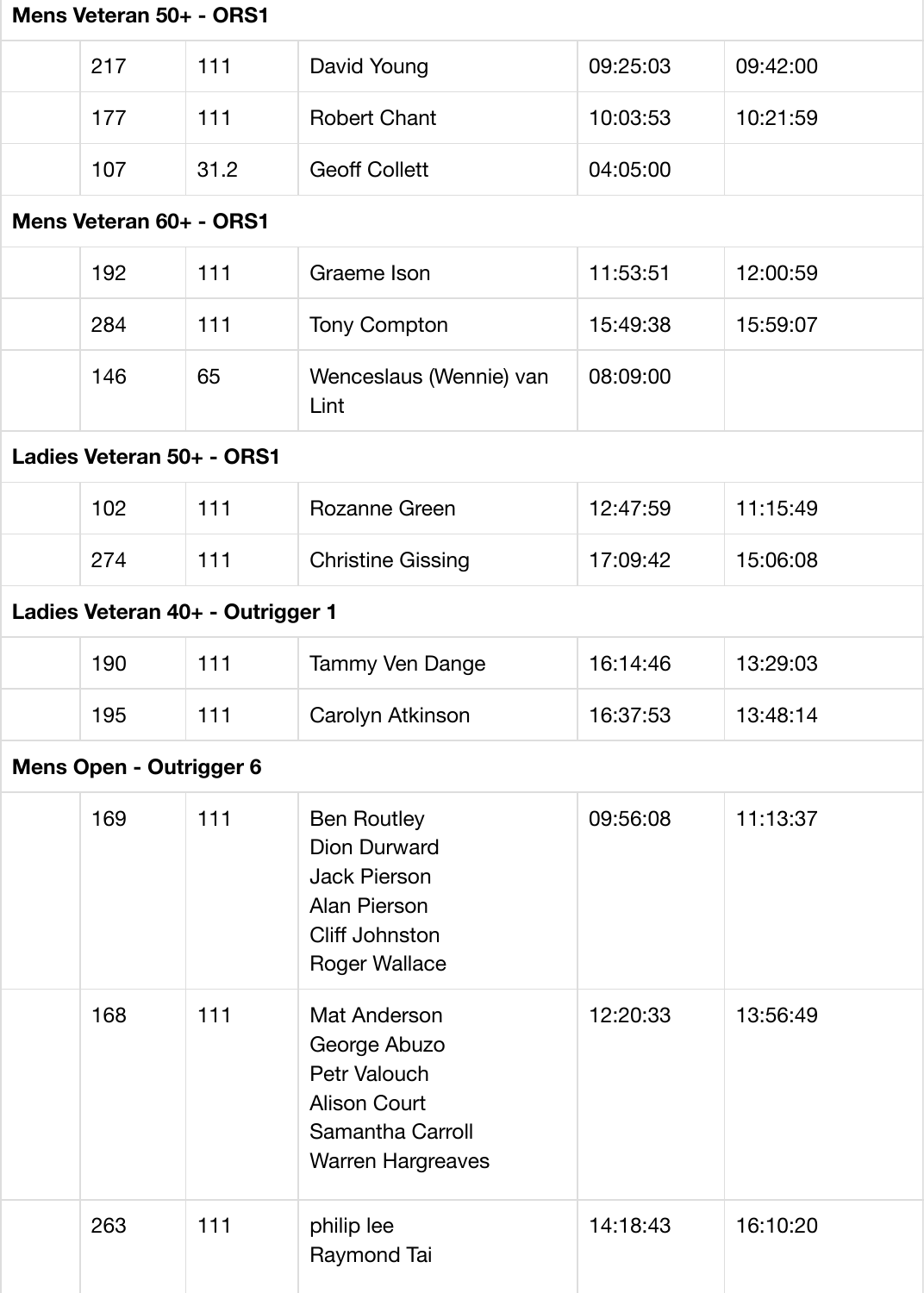|                           |     |     | Li-ray Kin<br><b>Brian Yam</b><br>mony seng<br><b>Tue Tran</b> |          |          |  |  |  |
|---------------------------|-----|-----|----------------------------------------------------------------|----------|----------|--|--|--|
| Ladies Open - Outrigger 6 |     |     |                                                                |          |          |  |  |  |
|                           | 167 | 111 | Lysa Peters<br>Amanda Flynn<br>Noomi Dool                      | 13:47:13 | 13:22:24 |  |  |  |

| Naomi Peel              |  |
|-------------------------|--|
| <b>Sally Ooi</b>        |  |
| <b>Britta Mortensen</b> |  |
| Soo Min Heng            |  |

## **Mixed Open - Outrigger 6**

| 222 | 111 | <b>Tom Fitzpatrick</b> | 11:46:17 | 12:21:35 |
|-----|-----|------------------------|----------|----------|
|     |     | <b>Mary Weaver</b>     |          |          |
|     |     | David Lai              |          |          |
|     |     | <b>Cat Anderson</b>    |          |          |
|     |     | Tanya White            |          |          |
|     |     | Maureen O'Neill        |          |          |
|     |     |                        |          |          |

### **Mens Junior - REC2**

| 406 | 111   | Liam Donaldson<br><b>Sebastian Scott</b>   | 11:53:13 | 10:34:45 |
|-----|-------|--------------------------------------------|----------|----------|
| 435 | 111   | <b>Brent Rees</b><br><b>Jack Radford</b>   | 13:45:31 | 12:14:42 |
| 404 | 111   | <b>Sam Kealey</b><br><b>Callan Moffatt</b> | 14:38:21 | 13:01:43 |
| 425 | 111   | <b>Will Bartel</b><br>bayley fellowes      | 17:21:06 | 15:26:34 |
| 402 | $111$ | <b>Jarrod Bourke</b><br><b>Ben Moffatt</b> | 17:50:09 | 15:52:26 |
| 405 | 111   | <b>Robert Hann</b><br><b>Sam Tullie</b>    | 18:11:01 | 16:11:00 |
| 401 | 111   | Angus Webber<br><b>Brough Whibley</b>      | 18:15:37 | 16:15:05 |
|     |       |                                            |          |          |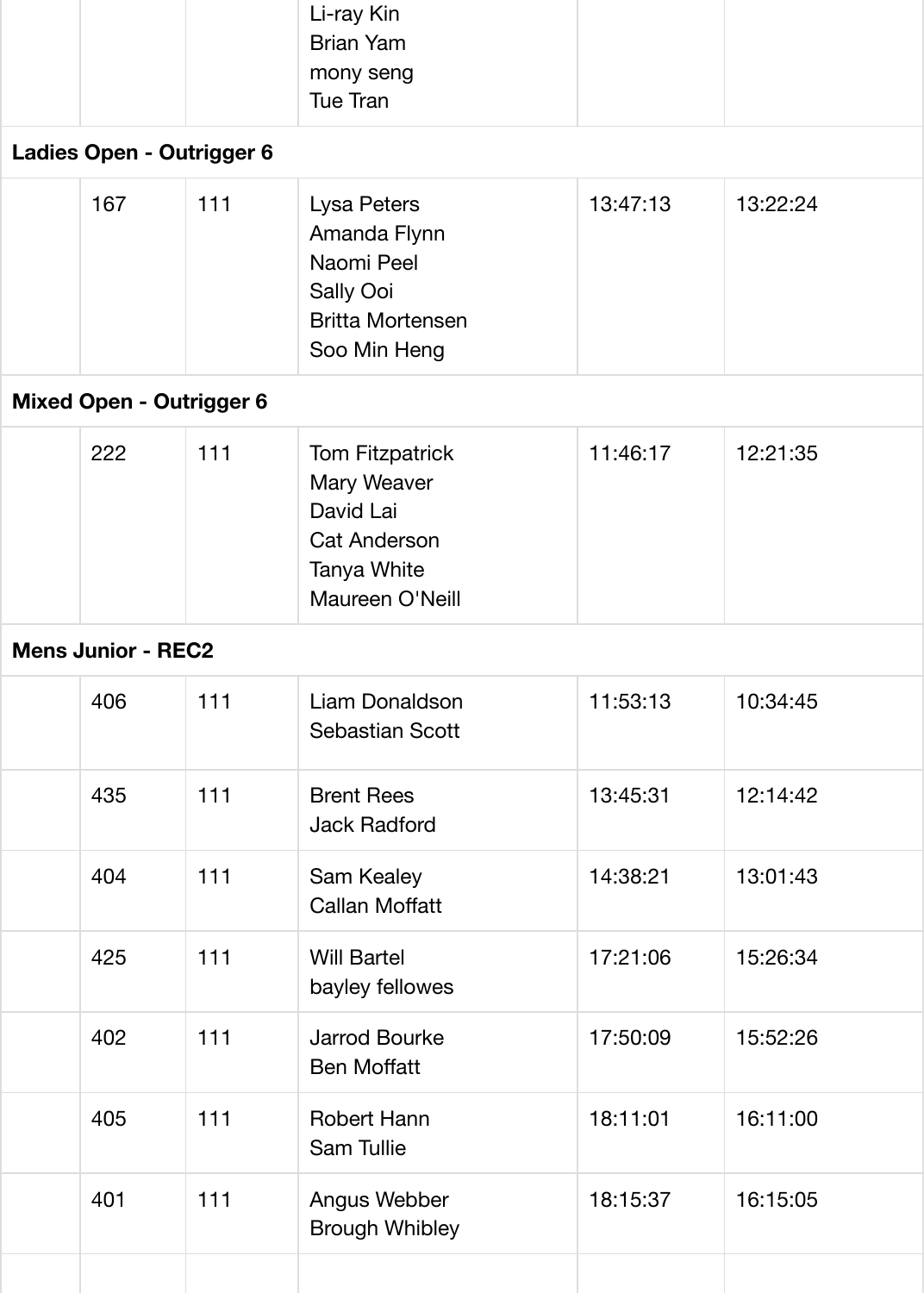|                         | 420                         | 31.2 | Harry Graham<br><b>Matthew Turnbull</b>      | 04:10:00 |          |  |  |  |
|-------------------------|-----------------------------|------|----------------------------------------------|----------|----------|--|--|--|
| Mens Veteran 40+ - REC2 |                             |      |                                              |          |          |  |  |  |
|                         | 126                         | 111  | <b>Ross Bowen</b><br>Darrin Jenkins          | 13:18:39 | 12:30:43 |  |  |  |
|                         | <b>Ladies Junior - REC2</b> |      |                                              |          |          |  |  |  |
|                         | 421                         | 111  | Georgia hutton<br>Emma Ranck                 | 17:58:21 | 13:28:45 |  |  |  |
|                         | 422                         | 111  | <b>Simone Foley</b><br>Sophia Bohlsen        | 18:39:58 | 13:59:58 |  |  |  |
|                         | <b>Mixed Junior - REC2</b>  |      |                                              |          |          |  |  |  |
|                         | 403                         | 111  | <b>Tara Murray</b><br><b>Lachlan Knowles</b> | 17:08:55 | 14:03:42 |  |  |  |
|                         | Mens Veteran 40+ - SREC     |      |                                              |          |          |  |  |  |
|                         | 185                         | 111  | lan Teather                                  | 13:03:53 | 11:37:39 |  |  |  |
|                         | Mens Veteran 50+ - SREC     |      |                                              |          |          |  |  |  |
|                         | 163                         | 111  | <b>Bill Forrester</b>                        | 15:52:55 | 13:39:30 |  |  |  |
|                         | Mens Veteran 40+ - SSK1     |      |                                              |          |          |  |  |  |
|                         | 251                         | 111  | <b>Guyren Smith</b>                          | 12:27:23 | 12:12:26 |  |  |  |
|                         | 149                         | 111  | <b>Chris Bolling</b>                         | 13:38:23 | 13:22:00 |  |  |  |
|                         | Mixed Veteran 40+ - SSk2    |      |                                              |          |          |  |  |  |
|                         | 235                         | 111  | Joy Robinson<br><b>Richard Robinson</b>      | 09:28:31 | 09:17:08 |  |  |  |
| <b>Stand up</b>         |                             |      |                                              |          |          |  |  |  |
|                         | 241                         | 111  | toby cracknell                               | 11:26:53 | 08:42:01 |  |  |  |
|                         | 211                         | 111  | Cameron Tunbridge                            | 11:47:22 | 08:57:35 |  |  |  |
|                         | 157                         | 111  | <b>Jarrod Smith</b>                          | 13:22:33 | 10:09:56 |  |  |  |
|                         |                             |      |                                              |          |          |  |  |  |